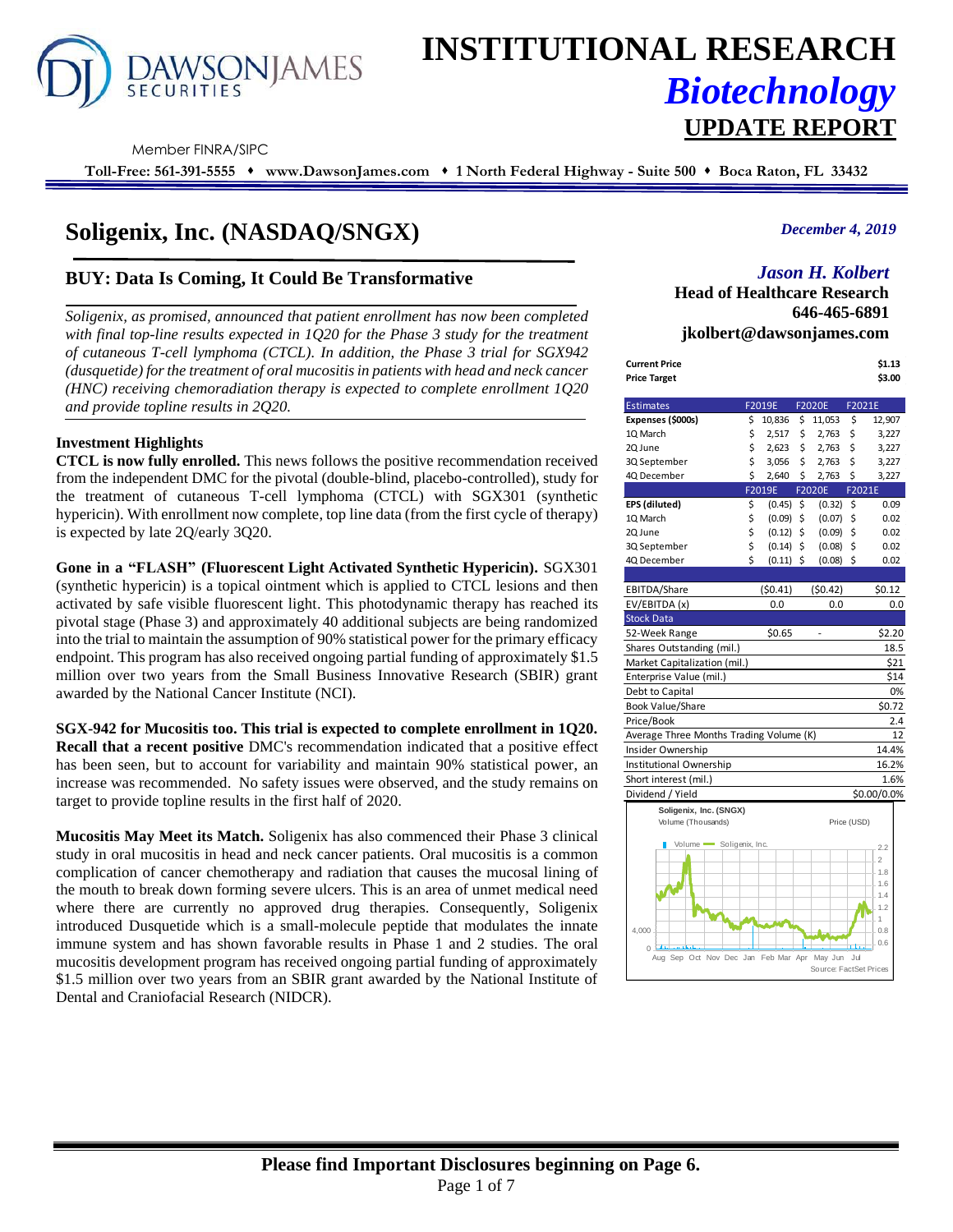[www.dawsonjames.com](http://www.dawsonjames.com/)



**Exhibit 1. SGX 301 Model:** 

## **Modeling Assumptions: SGX 301**

- **1. Prevalence.** There are an estimated 40,000 individuals who have been diagnosed with CTCL worldwide. In the United States, 3,000 new cases are diagnosed each year.
- **2. Clinical and regulatory outcome assumptions.** We assume final top-line results for the SGX301 Phase 3 study will become available Q1-20. If the trial is successful, we can expect an NDA / approval in 2021. As such, we anticipate that Soligenix will begin to commercialize SGX301 in 2021.
- **3. Product assumptions.** We assume that a yearly treatment cycle for SGX 301 at \$8,000. We also predict that the cost of the drug will increase by 1% a year but this number may be too conservative since the current off-label treatments are priced at \$10,000.
- **4. Risk adjustment.** We assign a 33% risk adjustment to our therapeutic model of SGX 301 based on the Phase 3 approval rate of drugs in the oncology field according to BioMedTracker and Amplion.

| SGX301 (CTCL)                              |          |             |          |         |                  |         |          |         |            |            |            |            |         |
|--------------------------------------------|----------|-------------|----------|---------|------------------|---------|----------|---------|------------|------------|------------|------------|---------|
| <b>SGX301 Revenues Model</b>               | 2018     | 2019        | 2020     | 2021    | 2022             | 2023    | 2024     | 2025    | 2026       | 2027       | 2028       | 2029       | 2030    |
| <b>CTCL Prevalance</b>                     | 40,000   | 42,800      | 45.796   | 49,002  | 51,942           | 55,058  | 58,362   | 61,280  | 64.344     | 67,561     | 70.264     | 73.074     | 75,997  |
| Market Size Growth                         | 7%       | 7%          | 7%       | 6%      | 6%               | 6%      | 5%       | 5%      | 5%         | 4%         | 4%         | 4%         | 3%      |
| Treated with SGX 301                       | 37,000   | 39,590      | 42.361   | 45.327  | 48.046           | 50,929  | 53.985   | 56.684  | 59.518     | 62.494     | 64.994     | 67.594     | 70,297  |
| Elgible patients with insurance etc. (75%) | 27.750   | 29.693      | 31.771   | 33.995  | 36.035           | 38,197  | 40.489   | 42.513  | 44.639     | 46,871     | 48.745     | 50,695     | 52,723  |
| <b>Market Penetration</b>                  | 0%       | 0%          | 0%       | 4%      | 6%               | 8%      | 10%      | 12%     | 14%        | 16%        | 18%        | 19%        | 20%     |
| <b>Treatable Patients</b>                  | $\Omega$ | $\mathbf 0$ | $\Omega$ | 1360    | 2162             | 3056    | 4049     | 5102    | 6249       | 7499       | 8774       | 9632       | 10545   |
| Average Cost of Therapy                    | \$8,000  | \$8,000     | \$8,000  | \$8,000 | \$8,080          | \$8.161 | \$8.242  | \$8.325 | \$8,408    | \$8,492    | \$8,577    | \$8,663    | \$8,749 |
| Price Growth                               | 0%       | 0%          | 0%       | 1%      | $1\%$            | 1%      | 1%       | $1\%$   | $1\%$      | 1%         | $1\%$      | $1\%$      | 1%      |
| <b>Total Sales (\$millions) \$</b>         | $\sim$   | ÷           |          | 11      | 17<br>ŝ.<br>- 55 | 25      | 33<br>э. | 42      | ' \$<br>53 | 64         | 75<br>۵.   | 83         | 92      |
| <b>Risk Adjusted</b>                       | 33%      | 33%         | 33%      | 33%     | 33%              | 33%     | 33%      | 33%     | 33%        | 33%        | 33%        | 33%        | 33%     |
| Total Sales (US) (\$millions) \$           |          |             |          | 4       | 6<br>\$<br>ж     | 8<br>-9 | 11<br>ŝ. | 14<br>9 | 17<br>- \$ | 21<br>- 55 | 25<br>- \$ | 28<br>- 55 | 30      |

*Source: Dawson James*

#### **Modeling Assumptions: SGX 942 (Dusquetide)**

- 1. **Prevalence.** Oral Mucositis affects over 180,000 head and neck cancer patients worldwide. We expect that the number of patients with this condition can continue to grow by 1% annually.
- 2. **Clinical and regulatory outcome assumptions.** We assume that the company can complete their Phase 3 study no later than 1H-20. We expect an NDA submission in 2020 with approval and marketing by 2021. For Europe, we assume approval a year later in 2022.
- 3. **Product assumptions.** We assume the cost of a yearly treatment cycle is \$6,000.
- 4. **Risk adjustment.** We assign a 33% risk adjustment to our therapeutic model of SGX942 based on the Phase 3 approval rate of drugs in the field of oncology according to BioMedTracker and Amplion.

#### **Exhibit 2. SGX 942 Model:**

| SGX942 (Mucositis)<br>SGX942 Revenues Model U.S. | 2018                     | 2019     | 2020                                   | 2021      | 2022                                  | 2023                          | 2024                                  | 2025                             | 2026                                        | 2027      | 2028                               | 2029        | 2030    |
|--------------------------------------------------|--------------------------|----------|----------------------------------------|-----------|---------------------------------------|-------------------------------|---------------------------------------|----------------------------------|---------------------------------------------|-----------|------------------------------------|-------------|---------|
| Head and neck cancer                             | 180,000                  | 181,800  | 183.618                                | 185.454   | 187.309                               | 189,182                       | 191.074                               | 192.984                          | 194.914                                     | 196,863   | 198,832                            | 200.820     | 202,829 |
| Market Size Growth                               | 1%                       | 1%       | 1%                                     | 1%        | 1%                                    | 1%                            | 1%                                    | 1%                               | 1%                                          | 1%        | 1%                                 | 1%          | 1%      |
| <b>Treated with Radiation</b>                    | 166,500                  | 168.165  | 169.847                                | 171.545   | 173.261                               | 174.993                       | 176.743                               | 178.511                          | 180.296                                     | 182.099   | 183.920                            | 185,759     | 187.616 |
| Elgible patients with insurance etc. (75%)       | 124,875                  | 126,124  | 127,385                                | 128,659   | 129,945                               | 131,245                       | 132,557                               | 133,883                          | 135,222                                     | 136,574   | 137,940                            | 139,319     | 140,712 |
| <b>Market Penetration</b>                        | 0%                       | 0%       | 0%                                     | 5%        | 7%                                    | 10%                           | 15%                                   | 20%                              | 25%                                         | 30%       | 33%                                | 33%         | 34%     |
| <b>Treatable Patients</b>                        | $\Omega$                 | $\Omega$ | $\Omega$                               | 6433      | 9096                                  | 13124                         | 19884                                 | 26777                            | 33805                                       | 40972     | 45520                              | 45975       | 47842   |
| Average Cost of Therapy                          | \$6,000                  | \$6,000  | \$6,000                                | \$6,000   | \$6,000                               | \$6,000                       | \$6,000                               | \$6,000                          | \$6,000                                     | \$6,000   | \$6,000                            | \$6,000     | \$6,000 |
| Price Growth                                     | 0%                       | 0%       | 0%                                     | 0%        | 0%                                    | 0%                            | 0%                                    | 0%                               | 0%                                          | 0%        | 0%                                 | 0%          | O%      |
| <b>Total Sales (\$millions) \$</b>               |                          | ۰,       | $r_{s}$<br>$\mathbf{r}_\mathbf{s}$     | 39        | $55$ $s$<br>$\mathbf{r}_{\mathsf{S}}$ | 79                            | $1197$ s<br>$\mathbf{r}_{\mathbf{S}}$ | $161$ s                          | $203$ s                                     | 246       | $273$ s<br>$\mathbf{r}_\mathbf{s}$ | $276$ s     | 287     |
| <b>Risk Adjusted</b>                             | 33%                      | 33%      | 33%                                    | 33%       | 33%                                   | 33%                           | 33%                                   | 33%                              | 33%                                         | 33%       | 33%                                | 33%         | 33%     |
| Total Sales (US) (\$millions) \$                 | $\overline{\phantom{a}}$ | \$       | \$                                     | 13S<br>\$ | 18S                                   | 26                            | 39S<br>\$                             | 53 \$                            | 67 \$                                       | 81 \$     | 90                                 | 91S<br>\$   | 95      |
|                                                  |                          |          |                                        |           |                                       |                               |                                       |                                  |                                             |           |                                    |             |         |
| SGX942 (Mucositis)                               |                          |          |                                        |           |                                       |                               |                                       |                                  |                                             |           |                                    |             |         |
|                                                  |                          |          |                                        |           |                                       |                               |                                       |                                  |                                             |           |                                    |             |         |
| SGX942 Revenues Model EU.                        | 2018                     | 2019     | 2020                                   | 2021      | 2022                                  | 2023                          | 2024                                  | 2025                             | 2026                                        | 2027      | 2028                               | 2029        | 2030    |
| Head and neck cancer                             | 180,000                  | 181,800  | 183,618                                | 185,454   | 187,309                               | 189,182                       | 191,074                               | 192,984                          | 194,914                                     | 196,863   | 198,832                            | 200,820     | 202,829 |
| Market Size Growth                               | 1%                       | 1%       | 1%                                     | 1%        | 1%                                    | 1%                            | 1%                                    | 1%                               | 1%                                          | 1%        | 1%                                 | 1%          | 1%      |
| <b>Treated with Radiation</b>                    | 166,500                  | 168,165  | 169,847                                | 171.545   | 173.261                               | 174,993                       | 176,743                               | 178,511                          | 180,296                                     | 182,099   | 183,920                            | 185,759     | 187,616 |
| Elgible patients with insurance etc. (75%)       | 124,875                  | 126,124  | 127.385                                | 128.659   | 129.945                               | 131.245                       | 132,557                               | 133,883                          | 135,222                                     | 136,574   | 137,940                            | 139,319     | 140,712 |
| <b>Market Penetration</b>                        | 0%                       | 0%       | 0%                                     | 0%        | 5%                                    | 9%                            | 12%                                   | 15%                              | 18%                                         | 21%       | 24%                                | 27%         | 30%     |
| <b>Treatable Patients</b>                        | $\Omega$                 | $\Omega$ | $\Omega$                               | $\Omega$  | 6497                                  | 11812                         | 15907                                 | 20082                            | 24340                                       | 28681     | 33106                              | 37616       | 42214   |
| Average Cost of Therapy                          | \$6,000                  | \$6,000  | \$6,000                                | \$6,000   | \$6,000                               | \$6,000                       | \$6,000                               | \$6,000                          | \$6,000                                     | \$6,000   | \$6,000                            | \$6,000     | \$6,000 |
| Price Growth                                     | 0%                       | 0%       | 0%                                     | O%        | 0%                                    | 0%                            | 0%                                    | 0%                               | 0%                                          | 0%        | 0%                                 | 0%          | O%      |
| Total Sales (\$millions) \$                      | $\overline{\phantom{0}}$ | ۰,       | $\mathbf{r}_\mathbf{s}$<br>$r_{\rm s}$ |           | $r_{s}$<br>39                         | $\mathbf{r}_\mathbf{S}$<br>71 | $\mathbf{r}_{\mathbf{S}}$<br>95       | $\mathbf{r}_{\mathbf{s}}$<br>120 | $\mathbf{r}_{\mathbf{s}}$<br>$146^\circ$ \$ | $172$ s   | 199 <sup>5</sup>                   | $226$ s     | 253     |
| <b>Risk Adjusted</b>                             | 33%                      | 33%      | 33%                                    | 33%       | 33%                                   | 33%                           | 33%                                   | 33%                              | 33%                                         | 33%       | 33%                                | 33%         | 33%     |
| Total Sales (EU) (\$millions) \$                 |                          |          | \$                                     | \$        | 13S<br>\$                             | 23                            | \$<br>31S                             | 40 \$                            | 48                                          | 57S<br>\$ | 66                                 | \$<br>74 \$ | 84      |

*Source: Dawson James*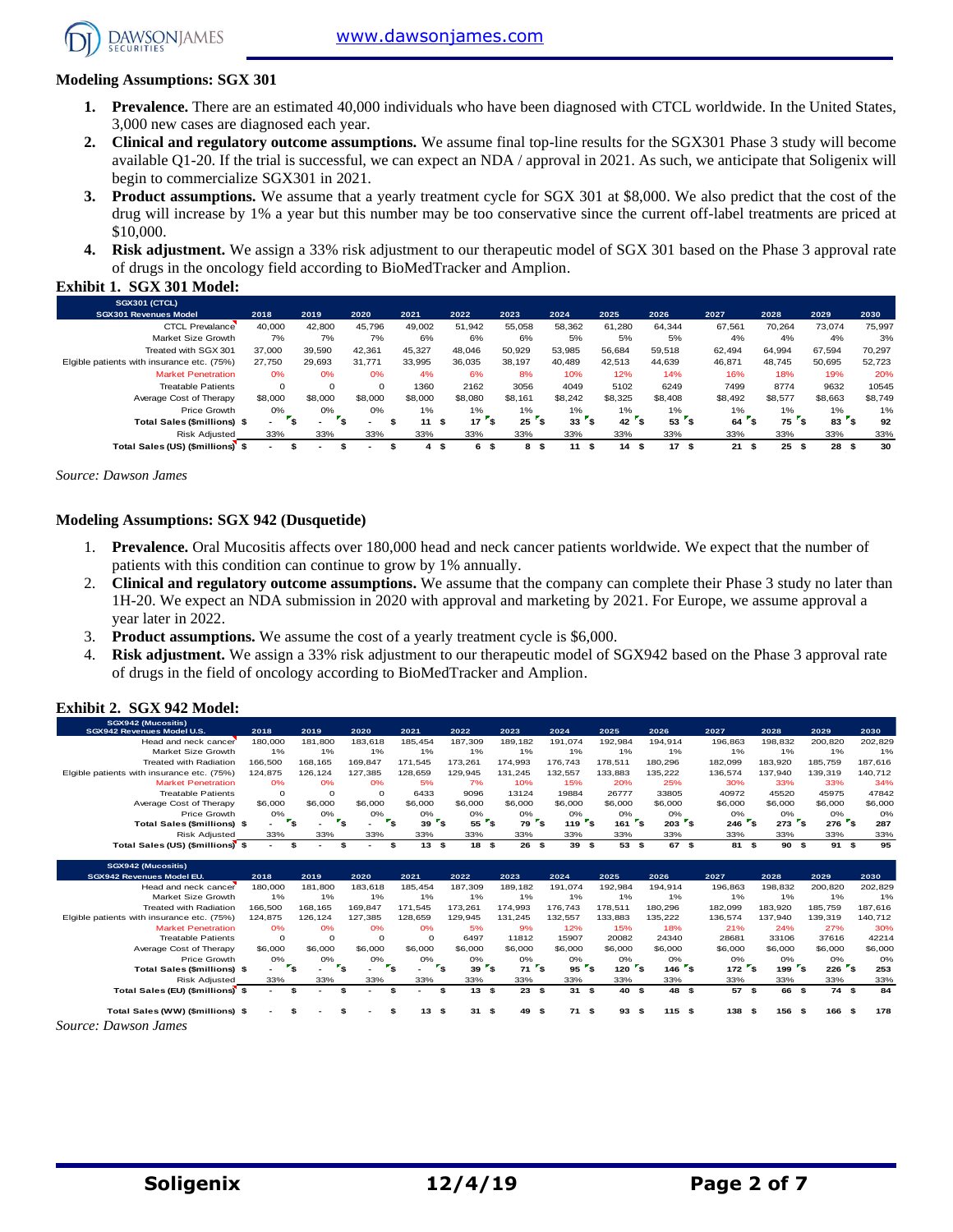

**Valuation.** Our valuation methodology begins with our projected revenues from our product models. We apply assumptions for the timing of approval, launch dates, and product attributes to estimate revenues. These estimates feed into our income statement through the year 2030. Our therapeutic models include a probability of success factor or risk rate of 33% based on the success of Phase 3 drugs in the oncology industry as stated by BioMedTracker and Amplion. The result of these projections is then fed into our income statement projections. Our price target is derived from an equal-weighted average of free cash flow to the firm (FCFF), discounted EPS (EPS), and sum-of-the-parts (SOP) models. For companies that have a strong foundation with established products and revenues (visible earnings) we typically discount 10% while emerging growth companies like Soligenix which are not yet profitable we use our maximum risk rate of 30%. The result is rounded to the nearest whole number. Our share count is based on the outyear (2030) and assumes additional capital raises (dilution). This methodology results in a price target of \$3.00.

#### **Exhibit 3. FCFF Model**

| Price Target \$ |      |
|-----------------|------|
| Year            | 2019 |

| DCF Valuation Using FCF (mln): |                      |                          |                          |                          |                |        |                          |                          |                          |         |         |         |
|--------------------------------|----------------------|--------------------------|--------------------------|--------------------------|----------------|--------|--------------------------|--------------------------|--------------------------|---------|---------|---------|
| units ('000 - Cnd\$)           | 2019E                | 2020E                    | 2021E                    | 2022E                    | 2023E          | 2024E  | 2025E                    | 2026E                    | 2027E                    | 2028E   | 2029E   | 2030E   |
| EBIT                           | (10, 332)            | (10, 539)                | 3,945                    | 22,012                   | 40,660         | 62,284 | 84,482                   | 107,354                  | 130,931                  | 150,115 | 161,148 | 175,035 |
| Tax Rate                       | 15%                  | 20%                      | 25%                      | 30%                      | 34%            | 34%    | 34%                      | 34%                      | 34%                      | 34%     | 34%     | 34%     |
| $EBIT(1-t)$                    | (8, 782)             | (8, 431)                 | 2,959                    | 15,409                   | 26,836         | 41,107 | 55,758                   | 70,853                   | 86,414                   | 99,076  | 106,358 | 115,523 |
| CapEx                          |                      | $\overline{\phantom{a}}$ | $\overline{\phantom{a}}$ | $\overline{\phantom{a}}$ | $\blacksquare$ | $\sim$ | $\overline{\phantom{a}}$ | $\overline{\phantom{a}}$ | $\overline{\phantom{a}}$ |         |         |         |
| Depreciation                   | 117                  | 122                      | 129                      | 135                      | 142            | 149    | 156                      | 164                      | 172                      | 181     | 190     | 199     |
| Change in NWC                  |                      |                          |                          |                          |                |        |                          |                          |                          |         |         |         |
| FCF                            | (8,666)              | (8,308)                  | 3,087                    | 15,544                   | 26,978         | 41,256 | 55,914                   | 71,017                   | 86,587                   | 99,257  | 106,548 | 115,723 |
| PV of FCF                      | (8,666)              | (6, 391)                 | 1,827                    | 7,075                    | 9,446          | 11,111 | 11,584                   | 11,318                   | 10,615                   | 9,360   | 7,729   | 6,457   |
|                                |                      |                          |                          |                          |                |        |                          |                          |                          |         |         |         |
| Discount Rate                  | 30%                  |                          |                          |                          |                |        |                          |                          |                          |         |         |         |
| Long Term Growth Rate          | 1%                   |                          |                          |                          |                |        |                          |                          |                          |         |         |         |
| <b>Terminal Cash Flow</b>      | 403,034              |                          |                          |                          |                |        |                          |                          |                          |         |         |         |
| Terminal Value YE2020          | 22,489               |                          |                          |                          |                |        |                          |                          |                          |         |         |         |
|                                |                      |                          |                          |                          |                |        |                          |                          |                          |         |         |         |
| <b>NPV</b>                     | 93,953               |                          |                          |                          |                |        |                          |                          |                          |         |         |         |
| NPV-Debt                       | 1,583                |                          |                          |                          |                |        |                          |                          |                          |         |         |         |
| Shares out (thousands)         | 37,471               | 2030E                    |                          |                          |                |        |                          |                          |                          |         |         |         |
| NPV Per Share                  | \$<br>$\overline{2}$ |                          |                          |                          |                |        |                          |                          |                          |         |         |         |
| Source: Dawson James           |                      |                          |                          |                          |                |        |                          |                          |                          |         |         |         |

#### **Exhibit 4. Discounted EPS Model**

| <b>Current Year</b>      |    | 2019 |
|--------------------------|----|------|
| Year of EPS              |    | 2030 |
| <b>Earnings Multiple</b> |    | 10   |
| Discount Factor          |    | 30%  |
| <b>Selected Year EPS</b> | .S | 3.09 |
| <b>NPV</b>               | S. | 1.72 |
| Source: Daw son James    |    |      |

| Current Year          |    | 2019 |          |     |         | Discount Rate and Earnings Multiple Varies, Year is Constant |          |        |            |      |
|-----------------------|----|------|----------|-----|---------|--------------------------------------------------------------|----------|--------|------------|------|
| Year of EPS           |    | 2030 |          |     |         |                                                              | 2030 EPS |        |            |      |
| Earnings Multiple     |    | 10   |          | 1.7 | 5%      | 10%                                                          | 15%      | 20%    | 25%        | 30%  |
|                       |    |      | Earnings |     |         |                                                              |          |        |            |      |
| Discount Factor       |    | 30%  | Multiple |     | \$0.00  | \$0.00                                                       | \$0.00   | \$0.00 | $$0.00$ \$ |      |
| Selected Year EPS     | \$ | 3.09 |          |     | \$4.77  | \$2.86                                                       | \$1.75   | \$1.10 | $$0.70$ \$ | 0.46 |
| <b>NPV</b>            | s. | 1.72 |          | 10  | \$9.54  | \$5.72                                                       | \$3.51   | \$2.20 | $$1.40$ \$ | 0.91 |
| Source: Daw son James |    |      |          | 15  | \$14.31 | \$8.58                                                       | \$5.26   | \$3.29 | $$2.10$ \$ | 1.37 |
|                       |    |      |          | 20  | \$19.08 | \$11.44                                                      | \$7.02   | \$4.39 | $$2.80$ \$ | 1.82 |
|                       |    |      |          | 25  | \$23.85 | \$14.30                                                      | \$8.77   | \$5.49 | $$3.50$ \$ | 2.28 |
|                       |    |      |          | 30  | \$28.62 | \$17.16                                                      | \$10.52  | \$6.59 | $$4.21$ \$ | 2.73 |
|                       |    |      |          | 35  | \$33.39 | \$20.02                                                      | \$12.28  | \$7.69 | $$4.91$ \$ | 3.19 |

#### **Exhibit 5. Sum of the Parts Model**

|                                          |       | Source: Dawson James |                |           |                 |          |
|------------------------------------------|-------|----------------------|----------------|-----------|-----------------|----------|
| <b>Exhibit 5. Sum of the Parts Model</b> |       |                      |                |           |                 |          |
| Soligenix Inc. Sum of the Parts          | LT Gr | Discount Rate        | Yrs. to Mkt    | % Success | Peak Sales MM's | Term Val |
| SGX301 (CTCL)                            | 1%    | 30%                  | $\overline{2}$ | 65%       | \$200           | \$690    |
| <b>NPV</b>                               |       |                      |                |           |                 | \$2.83   |
| SGX942 (Oral Mucositis)                  | $1\%$ | 30%                  | 3              | 55%       | \$100           | \$345    |
| <b>NPV</b>                               |       |                      |                |           |                 | \$0.92   |
| Pipeline                                 | 1%    | 30%                  | 6              | 15%       | \$400           | \$1,379  |
| <b>NPV</b>                               |       |                      |                |           |                 | \$0.46   |
| Net Margin                               |       |                      |                |           |                 | 40%      |
| <b>MM Shrs OS</b>                        |       |                      |                |           |                 | 37       |
| <b>Total</b>                             |       |                      |                |           |                 | \$4      |
| Source: Dawson James                     |       |                      |                |           |                 |          |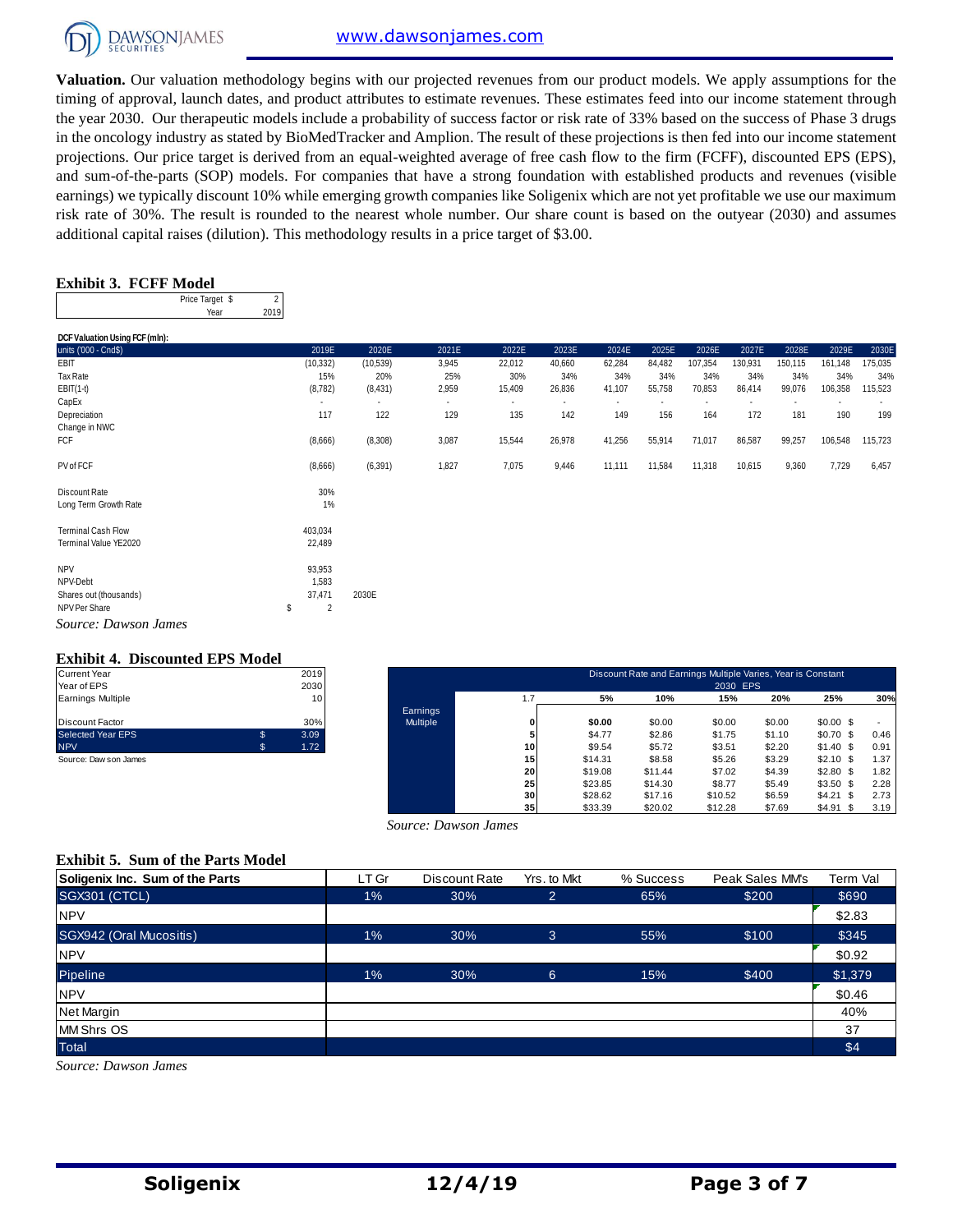

#### **Risk Analysis**

In addition to the typical risks associated with development stage specialty pharmaceutical companies, potential risks specific to Soligenix are as follows:

**Clinical Trial Risk.** There can be no assurances that the outcome of the current trials is successful.

**Commercial risk.** Fluorescent Light Activated Synthetic Hypericin represents a new paradigm in the treatment of CTCL. Adoption may take longer than expected.

**Employee risk.** Soligenix Inc. has an experienced management team in their president and CEO, CFO, CSO, and CMO. Soligenix plans to bring their proposed products to market in the next two years. The success of the company may depend on the experience, abilities and continued services of its senior officers, sales staff, and key scientific personnel.

**Financial risk.** Soligenix is not a profitable company. While the company has a cash balance at this time, it's likely that they will need to raise additional capital continue to fund operations through NDA application and approval. There are no assurances that the company will be able to successfully raise capital and do so on favorable terms.

**Intellectual property risk.** The company may have to defend its patents and technical know-how, and there can be no assurances that the patents will not be infringed upon or will be held as valid if challenged, and the company may infringe on third party's patents.

**Partnership risks**. Soligenix depends on government funding for the public health solutions program. This funding can be canceled at any time.

**Regulatory risk**. Soligenix must be able to obtain NDA approval before commercial sales of their products can commence in the United States. The timing of these approvals is uncertain. Additionally, the government's biodefense priority might change affecting the commercial development of RiVax.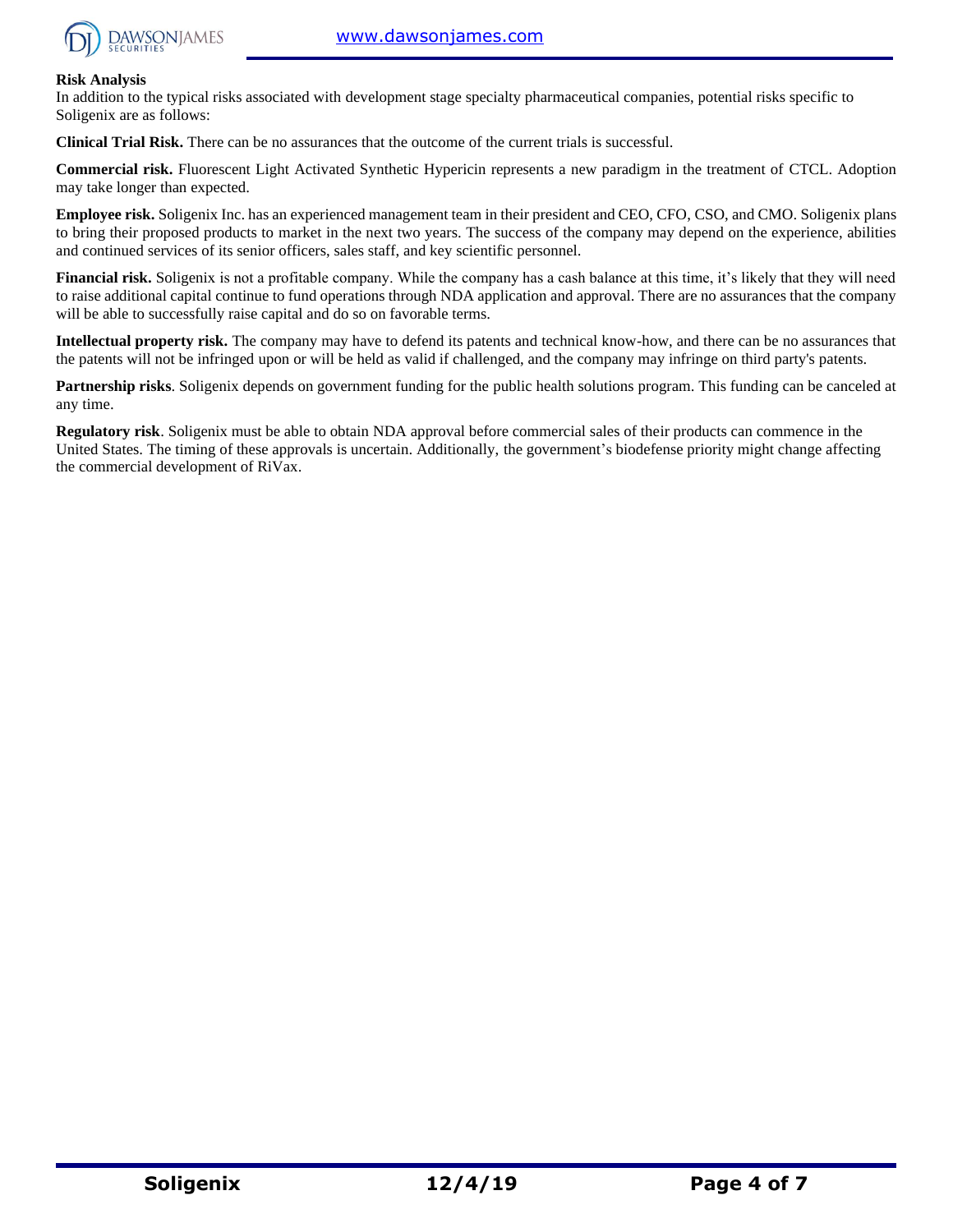

#### **Exhibit 6. Income Statement**

| Soligenix Inc., Inc. Income Statement (\$000) |           |           |           |                |                          |           |            |                                 |                          |                      |                   |        |        |        |         |         |         |                 |         |         |
|-----------------------------------------------|-----------|-----------|-----------|----------------|--------------------------|-----------|------------|---------------------------------|--------------------------|----------------------|-------------------|--------|--------|--------|---------|---------|---------|-----------------|---------|---------|
| Soligenix Inc: YE Dec. 31                     | 1Q18A     | 2Q18A     | 3Q18A     | 4Q18A          | 2018A                    | 1Q19A     | 2Q19A      | 3Q19A 4Q19E                     | 2019E                    | 2020E                | 2021E             | 2022E  | 2023E  | 2024E  | 2025E   | 2026E   | 2027E   | 2028E           | 2029E   | 2030E   |
| Revenue (\$000)                               |           |           |           |                |                          |           |            |                                 |                          |                      |                   |        |        |        |         |         |         |                 |         |         |
| SGX942 (Mucositis) (WW)                       |           |           |           |                |                          |           |            |                                 |                          |                      | 12,737            | 30,875 | 49,374 | 70.865 | 92.781  | 115,128 | 137,912 | 155,679         | 165,51  | 178,311 |
| SGX-301                                       |           |           |           |                | $\overline{\phantom{a}}$ |           |            |                                 | $\overline{\phantom{a}}$ |                      | 3.590             | 5.765  | 8.229  | 11.013 | 14.015  | 17.340  | 21.016  | 24,835          | 27.536  | 30,446  |
| <b>Total Product Sales</b>                    | . –       | ٠         | . .       | . п.           | <b>COL</b>               | ж.        | <b>COL</b> | ۰.<br><b>COL</b>                | ×.                       | ×.                   | 16.327            | 36.640 | 57.604 | 81,878 | 106.796 | 132.468 | 158,928 | 180.513         | 193,047 | 208,756 |
| % Ch                                          |           |           |           |                |                          |           |            |                                 |                          |                      |                   |        |        |        |         |         |         |                 |         |         |
| <b>License Revenue</b>                        | 777       | 1,368     | 1,064     | 756            | 3,965                    | 640       | 1,061      | 947                             |                          |                      |                   |        |        |        |         |         |         |                 |         |         |
| <b>Grant Revenue</b>                          | 342       | 358       | 317       | 259            | 1,276                    | 505       | 484        | 308                             |                          |                      |                   |        |        |        |         |         |         |                 |         |         |
| <b>Cost of Grant Revenue</b>                  | (979)     | (1, 494)  | (1, 237)  | (888)          | (4,598)                  | (928)     | (1,087)    | (965)                           |                          |                      |                   |        |        |        |         |         |         |                 |         |         |
| % Sequential Growth                           |           |           |           |                |                          |           |            |                                 |                          |                      |                   |        |        |        |         |         |         |                 |         |         |
| <b>Total Revenues</b>                         | 141       | 232       | 144       | 127            | 644                      | 217       | 458        | 289<br>-41                      | ×.                       | ×.                   | 16.327            | 36.640 | 57.604 | 81.878 | 106.796 | 132.468 | 158.928 | 180.513         | 193.047 | 208.756 |
| <b>Expenses</b>                               |           |           |           |                |                          |           |            |                                 |                          |                      |                   |        |        |        |         |         |         |                 |         |         |
| Cost of Goods Sold & Acquired in Process R&D  |           |           |           |                | $\overline{\phantom{a}}$ |           |            |                                 | $\overline{\phantom{a}}$ |                      | 1.633             | 3,664  | 5.760  | 8,188  | 10,680  | 13,247  | 15,893  | 18,05'          | 19,305  | 20,876  |
| <b>COGS % Sales</b>                           |           |           |           |                |                          |           |            |                                 |                          | 10%                  | 10%               | 10%    | 10%    | 10%    | 10%     | 10%     | 10%     | 10%             | 10%     | 10%     |
| Research and development                      | 1.803     | 1.170     | 1,395     | 2,382          | 6,751                    | 1.643     | 1,854      | 2,267<br>1,725                  | 7,489                    | 7,638                | 7,791             | 7,947  | 8,106  | 8,268  | 8,433   | 8,602   | 8,774   | 8,949           | 9,128   | 9,311   |
| R&D % Revs                                    |           |           |           |                |                          |           |            |                                 |                          |                      |                   |        |        |        |         |         |         |                 |         |         |
| G&A                                           | 732       | 651       | 668       | 902            | 2.952                    | 874       | 769        | 789<br>915                      | 3,348                    | 3.415                | 3.483             | 3.552  | 3.623  | 3.696  | 3,770   | 3.845   | 3.922   | $4,00^{\circ}$  | 4,081   | 4,162   |
| G&A                                           |           |           |           |                |                          |           |            |                                 |                          |                      |                   |        |        |        |         |         |         |                 |         |         |
| Stock-based compensation - R&D                |           |           |           |                |                          |           |            |                                 |                          |                      |                   |        |        |        |         |         |         |                 |         |         |
| Stock-based compensation - G&A                |           |           |           |                |                          |           |            |                                 |                          |                      |                   |        |        |        |         |         |         |                 |         |         |
| Non-GAAP, Adi                                 |           |           |           |                |                          |           |            |                                 |                          |                      |                   |        |        |        |         |         |         |                 |         |         |
| <b>Total expenses</b>                         | 2.535     | 1.821     | 2.063     | 3.284          | 9.703                    | 2.517     | 2.623      | 2.640<br>3.056                  | 10.836                   | 11.053               | 12.907            | 15.163 | 17.490 | 20.152 | 22.883  | 25.694  | 28.589  | 31,001          | 32.514  | 34,349  |
| Oper. Inc. (Loss)                             | (2, 394)  | (1,589)   | (1, 919)  | (3, 157)       | (9,059)                  | (2,300)   | (2, 165)   | (2,767)<br>(2,640)              | (10, 836)                | (11,053)             | 3,421             | 21,477 | 40,114 | 61,726 | 83,913  | 106,774 | 130,339 | 149,512         | 160,533 | 174,407 |
| <b>Oper Margin</b>                            | <b>NM</b> | <b>NM</b> | <b>NM</b> | <b>NM</b>      | <b>NM</b>                | <b>NM</b> | <b>NM</b>  | <b>NM</b><br><b>NM</b>          | <b>NM</b>                | <b>NM</b>            | $\Omega$          |        |        |        |         |         |         |                 |         |         |
| Interest Income                               | 17        | 33        | 57        | 52             | 159                      | 50        | 41         | 46                              |                          |                      |                   |        |        |        |         |         |         |                 |         |         |
| Interest expense                              |           |           |           |                |                          |           |            |                                 |                          |                      |                   |        |        |        |         |         |         |                 |         |         |
| Other Income (expense)                        |           |           |           |                |                          |           |            |                                 |                          |                      |                   |        |        |        |         |         |         |                 |         |         |
| Change in fair value of warrant liability     |           |           |           |                |                          |           |            |                                 |                          |                      |                   |        |        |        |         |         |         |                 |         |         |
| <b>Pre-tax income</b>                         | (2.377)   | (1.556)   | (1.862)   | (3.105)        | (8.900)                  | (2.250)   | (2.124)    | (2.640)<br>(2.721)              | (10.836)                 | (11.053)             | 3.421<br>$\Omega$ | 21.477 | 40.115 | 61.727 | 83.914  | 106.775 | 130,340 | 149.513         | 160.534 | 174.408 |
| <b>Pretax Margir</b><br>Income Tax (Benefit)  | <b>NM</b> | <b>NM</b> | <b>NM</b> | <b>NM</b>      | <b>NM</b>                | <b>NM</b> | <b>NM</b>  | <b>NM</b><br><b>NM</b><br>(396) | <b>NM</b><br>(396)       | <b>NM</b><br>(2,211) | 855               | 6,444  | 13,640 | 20,988 | 28,532  | 36,304  | 44,317  | 50,835          | 54,582  | 59,300  |
| <b>Tax Rate</b>                               | 0%        | 0%        | 0%        | O <sup>9</sup> | - 0%                     | 0%        | 15%        | 15%<br>15%                      | 159                      | 20%                  | 25%               | 30%    | 34%    | 34%    | 34%     | 34%     | 34%     | 34 <sup>o</sup> | 34%     | 34%     |
| <b>GAAP Net Income (loss)</b>                 | (2,377)   | (1,556)   | (1,862)   | (3, 105)       | (8,900)                  | (2, 250)  | (2, 124)   | (2,721)<br>(2, 244)             | (9,339)                  | (8,842)              | 2.566             | 15.035 | 26,477 | 40.741 | 55.385  | 70.473  | 86.026  | 98.680          | 105,954 | 115,111 |
| <b>GAAP-EPS</b>                               | (0.27)    | (0.18)    | (0.11)    | (0.24)         | (0.79)                   | (0.12)    | (0.12)     | (0.14)<br>(0.11)                | (0.49)                   | (0.32)               | 0.09              | 0.52   | 0.88   | 1.30   | 1.69    | 2.07    | 2.43    | 2.68            | 2.76    | 2.88    |
| Non GAAP EPS (dil)                            | (0.27)    | (0.18)    | (0.11)    | (0.24)         | (0.30)                   | (0.09)    | (0.12)     | (0.11)<br>(0.14)                | (0.45)                   | (0.32)               | 0.09              | 0.52   | 0.88   | 1.30   | 1.69    | 2.07    | 2.43    | 2.68            | 2.76    | 2.88    |
| Wgtd Avg Shrs (Bas) - '000s                   | 8.735     | 8.743     | 17,495    | 13,178         | 13,178                   | 18,079    | 18,437     | 20,296<br>20,095                | 19,227                   | 26,386               | 27,970            | 29,106 | 30,288 | 31,518 | 32,797  | 34,129  | 35,515  | 36,957          | 38.458  | 40,019  |
| Wgtd Avg Shrs (Dil) - '000s                   | 8.735     | 8.743     | 17.495    | 13.178         | 13.178                   | 18,079    | 18.437     | 20.296<br>20.095                | 19.227                   | 26,386               | 27,970            | 29,106 | 30.288 | 31.518 | 32.797  | 34.129  | 35.515  | 36.957          | 38.458  | 40.019  |

*Source: Dawson James and Company Reports*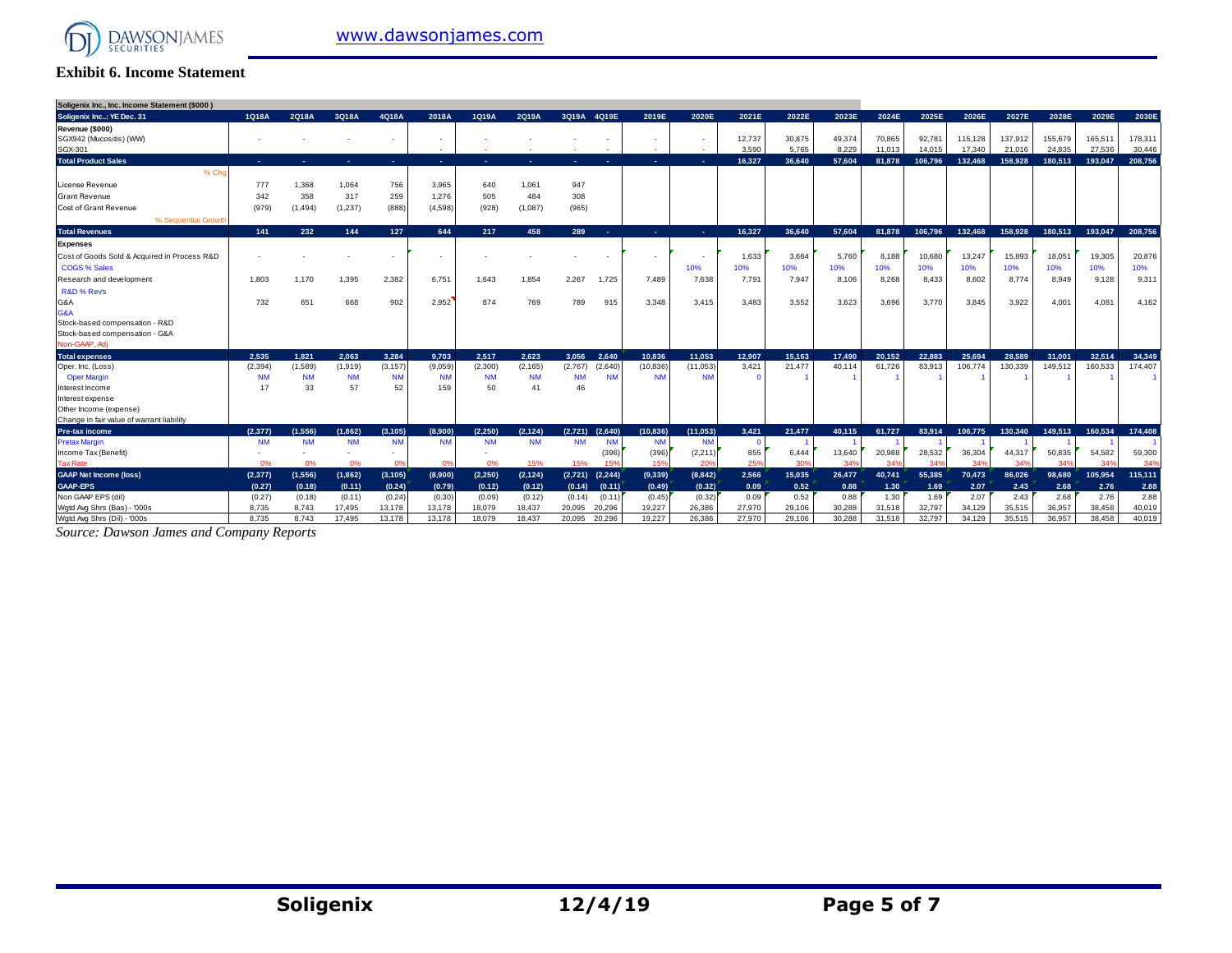

#### **Important Disclosures:**





Price target and rating changes over the past three years:

- Initiated Buy August 5, 2019 Price Target \$3.00
- Update Buy August 14, 2019 Price Target \$3.00 Update – Buy – August 28, 2019 – Price Target \$3.00
- Update Buy November 20, 2019 Price Target \$3.00

Update – Buy – December 4, 2019 – Price Target \$3.00

Dawson James Securities, Inc. (the "Firm") is a member of the Financial Industry Regulatory Authority ("FINRA") and the Securities Investor Protection Corporation ("SIPC").

The Firm does not make a market in the securities of the subject company(s). The Firm has NOT engaged in investment banking relationships with SNGX in the prior twelve months, as a manager or co-manager of a public offering and has NOT received compensation resulting from those relationships. The Firm may seek compensation for investment banking services in the future from the subject company(s). The Firm has NOT received any other compensation from the subject company(s) in the last 12 months for services unrelated to managing or co-managing of a public offering.

Neither the research analyst(s) whose name appears on this report nor any member of his (their) household is an officer, director or advisory board member of these companies. The Firm and/or its directors and employees may own securities of the company(s) in this report and may increase or decrease holdings in the future. As of November 30, 2019, the Firm as a whole did not beneficially own 1% or more of any class of common equity securities of the subject company(s) of this report. The Firm, its officers, directors, analysts or employees may affect transactions in and have long or short positions in the securities (or options or warrants related to those securities) of the company(s) subject to this report. The Firm may affect transactions as principal or agent in those securities.

Analysts receive no direct compensation in connection with the Firm's investment banking business. All Firm employees, including the analyst(s) responsible for preparing this report, may be eligible to receive non-product or service specific monetary bonus compensation that is based upon various factors, including total revenues of the Firm and its affiliates as well as a portion of the proceeds from a broad pool of investment vehicles consisting of components of the compensation generated by investment banking activities, including but not limited to shares of stock and/or warrants, which may or may not include the securities referenced in this report.

Although the statements in this report have been obtained from and are based upon recognized statistical services, issuer reports or communications, or other sources that the Firm believes to be reliable, we cannot guarantee their accuracy. All opinions and estimates included in this report constitute the analyst's judgment as of the date of this report and are subject to change without notice.